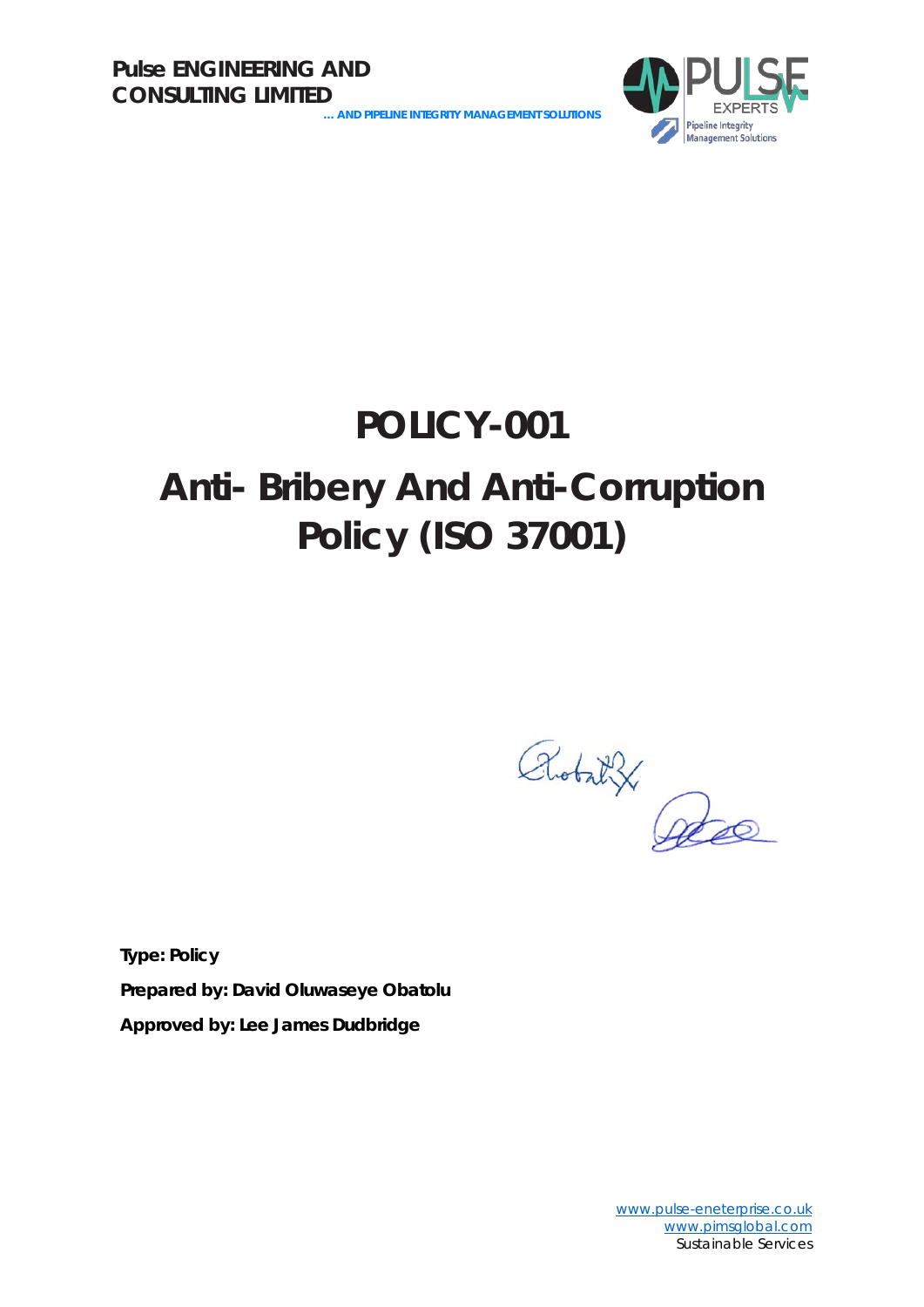

### **ANTI-BRIBERY & CORRUPTION (ABC) POLICY**

#### **POLICY STATEMENT**

- 1. It is our policy to conduct all of our business in an honest and ethical manner. We take a zero-tolerance approach to Bribery and Corruption and are committed to acting professionally, fairly and with integrity in all our business dealings and relationships wherever we operate and implementing and enforcing effective systems to counter bribery;
- 2. We will uphold all laws relevant to countering bribery and corruption in all the jurisdictions in which we operate. We remain bound by local and national laws.

#### **DEFINITIONS**

- 1. **"Agent":** Any individual acting as an agent, paid by the company, acting on the company's behalf in negotiating with Third Parties;
- 2. **"Bribery" / "Corruption":** Bribery occurs when one person offers, pays, seeks or accepts a payment, gift, favour, or a financial or other advantage from another to influence a business outcome improperly, to induce or reward improper conduct or to gain any commercial, contractual, regulatory or personal advantage. It can be direct or indirect through Third Parties;
- 3. **"Company":** All subsidiaries and affiliated companies;
- 4. **"Conflict of Interest":** Occurs when an individual or organisation is involved in multiple interests, one of which could possibly corrupt, or be perceived to corrupt, the motivation for an act in another;
- **5. "Donation":** A Donation is a voluntary contribution in the form of monetary or non-monetary gifts to a fund or cause for which no return service or payment is expected or made. Contributions to industry associations or fees for memberships in organizations that serve business interests are not necessarily considered Donations;
- 6. **"Employee":** For the purposes of this policy this includes all individuals working at all levels and grades, including senior managers, officers, directors, employees (whether permanent, fixed-term or temporary), consultants, contractors, trainees, seconded staff, home-workers, casual workers and agency staff, volunteers, interns, agents, sponsors, or any other person associated with us, or any of our subsidiaries or joint ventures or their employees, wherever they are located;
- 7. **"Facilitation Payments":** A form of Bribery in which small payments are made with the purpose of expediting or facilitating the performance by a Public Official of a routine governmental action and not to obtain or retain business or any other undue advantage. Facilitation payments are typically demanded



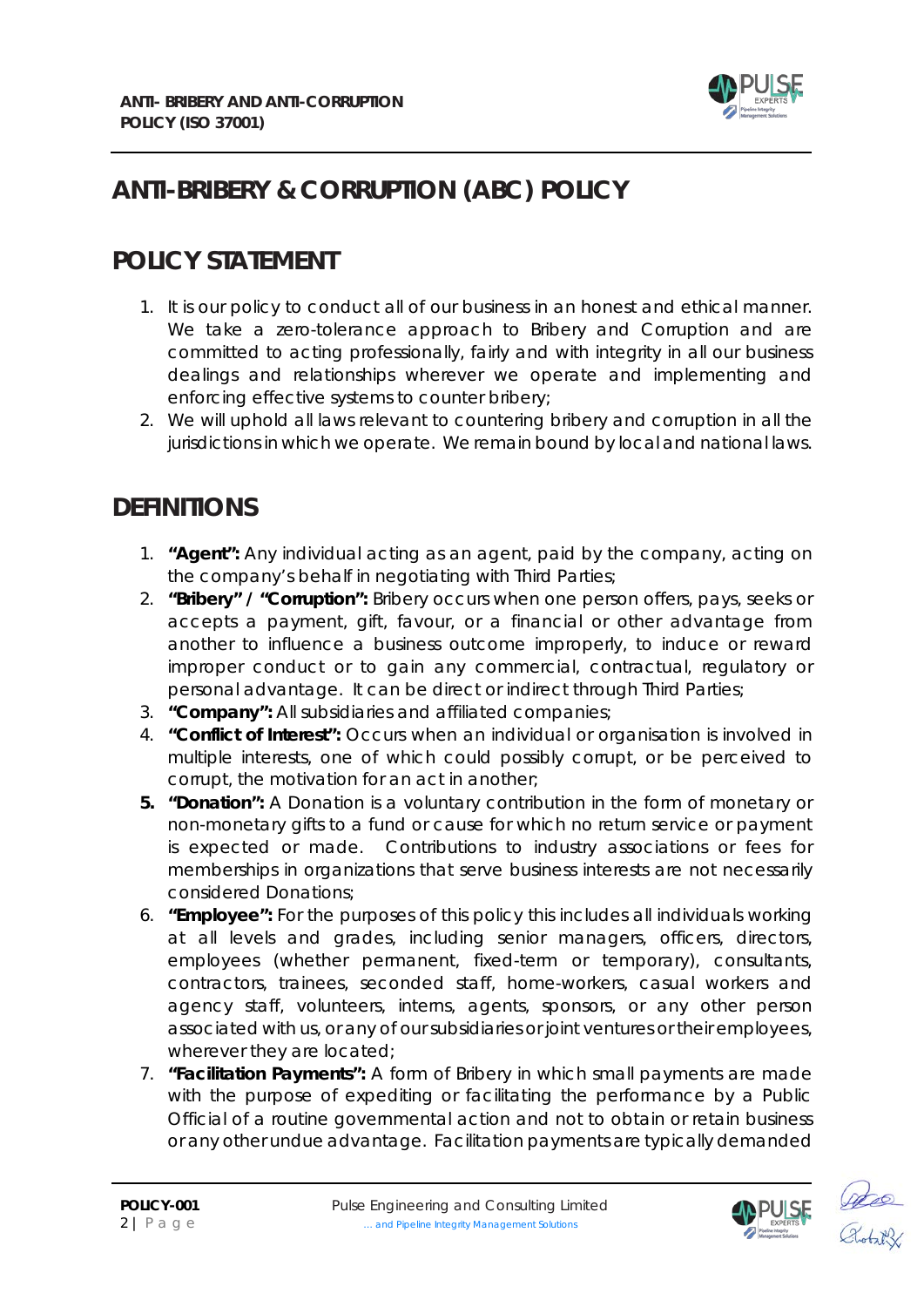

by low level and low income Public Officials in exchange for providing services to which one is legally entitled without such payments;

- **8. "Gifts, Invitations & Hospitality":** Invitations given or received to social functions, sporting events, meals and entertainment, gifts or customary tokens of appreciation;
- **9. "Intermediary":** Includes but is not limited to Agents, distributors, consultants, sales representatives, implementation partners, sales partners;
- 10. **"Kickback":** A bribe to obtain an undue advantage, where a portion of the undue advantage is 'kicked backed' to the person who gave, or is supposed to give, the undue advantage;
- 11. **"Public Official":** Officials or employees of any government or other public body, agency or legal entity, at any level, including officers or employees of state-owned enterprises and officers or employees of enterprises which are mandated by a public body or a state-owned enterprise to administrate public functions;
- 12. **"Sponsorship":** Sponsorship is about partnering with external organisations to deliver mutual benefits through an exchange of monies, products, services, content or other intellectual property;
- 13. **"Third Party":** Any individual or organisation you come into contact with during the course of your work for us. This includes actual and potential customers, suppliers, business contacts, Intermediaries, government and public bodies, including their advisors, representatives and officials, politicians and political parties.

#### **SCOPE**

- 1. This policy applies to all Employees and relevant Third Parties of the Company and shall be communicated to them at the outset of our business relationship and as appropriate thereafter;
- 2. This policy applies in all countries or territories where the Company operates. Where local customs, standards, laws or other local policies apply that are stricter than the provision of this policy, the stricter rules must be complied with. However, if this policy stipulates stricter rules than local customs, standards, laws or other local policies, the stricter provisions of this policy shall apply.

### **GIFTS, INVITATIONS & HOSPITALITY**

- 1. This policy does not prohibit normal and appropriate hospitality (given and received) to or from Third Parties;
- 2. You are prohibited from accepting a gift or giving a gift to a third party in the following situations:



ates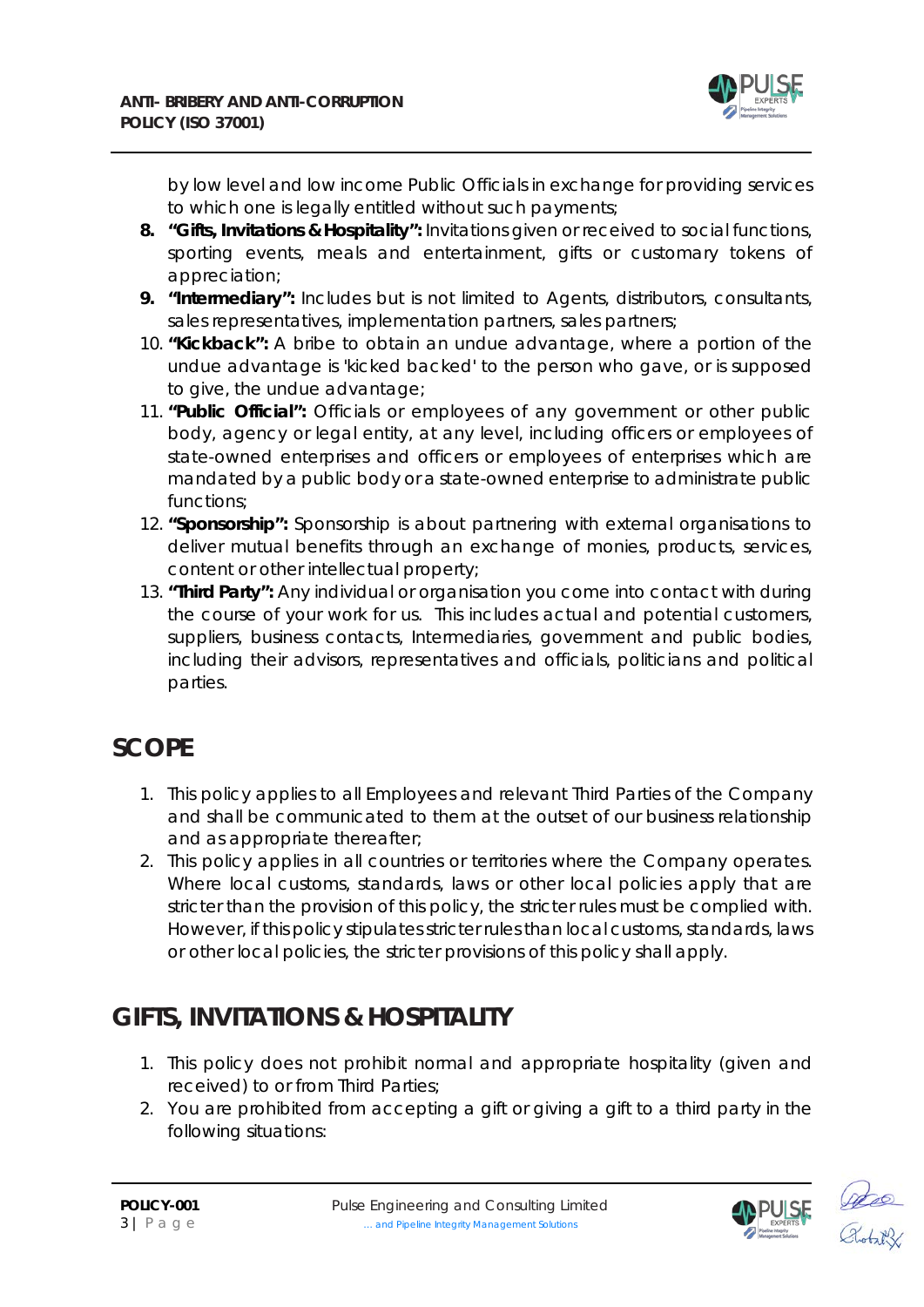

- a. it is made with the intention of influencing a Third Party to obtain or retain business, to gain a business advantage, or to reward the provision or retention of business or a business advantage, or in explicit or implicit exchange for favours or benefits;
- b. it is given in your name and not in the name of the Company;
- c. it includes cash or a cash equivalent (such as gift certificates or vouchers);
- d. it is of an inappropriate type and value and given at an inappropriate time (e.g. during a tender process); and
- e. it is given secretly and not openly.
- 3. We appreciate that the practice of giving business gifts varies between countries and regions and what may be normal and acceptable in one region may not be in another. The test to be applied is whether in all the circumstances the gift or hospitality is reasonable, justifiable and is proportionate. The intention behind the gift should always be considered.

#### **FACILITATION PAYMENTS & KICKBACKS**

- 1. In many jurisdictions, making Facilitation Payments is illegal. We do not make, and will not accept, Facilitation Payments or Kickbacks of any kind anywhere in the world;
- 2. Where the facilitation payment is being extorted or you are being coerced to pay it and your safety or liberty is under threat or you feel you have no alternative but to pay for personal or family peace of mind, then pay the Facilitation Payment and report this to your line manager as soon as possible.

#### **YOUR RESPONSIBILITIES**

- 1. It is not acceptable for you (or someone on your behalf) to:
	- a. give, promise to give, or offer, a payment, gift or hospitality with the expectation or hope that a business advantage will be received, or to reward a business advantage already given;
	- b. give, promise to give, or offer, a payment, gift or hospitality to a Public Official or Third Party to 'facilitate' or expedite a routine procedure;
	- c. accept payment from a Third Party that you know or suspect is offered with the expectation that it will obtain a business advantage for them;
	- d. accept a gift or hospitality from a Third Party if you know or suspect that it is offered or provided with an expectation that a business advantage will be provided by us in return;
	- e. threaten or retaliate against another Employee who has refused to commit a bribery offence or who has raised concerns under this policy; or



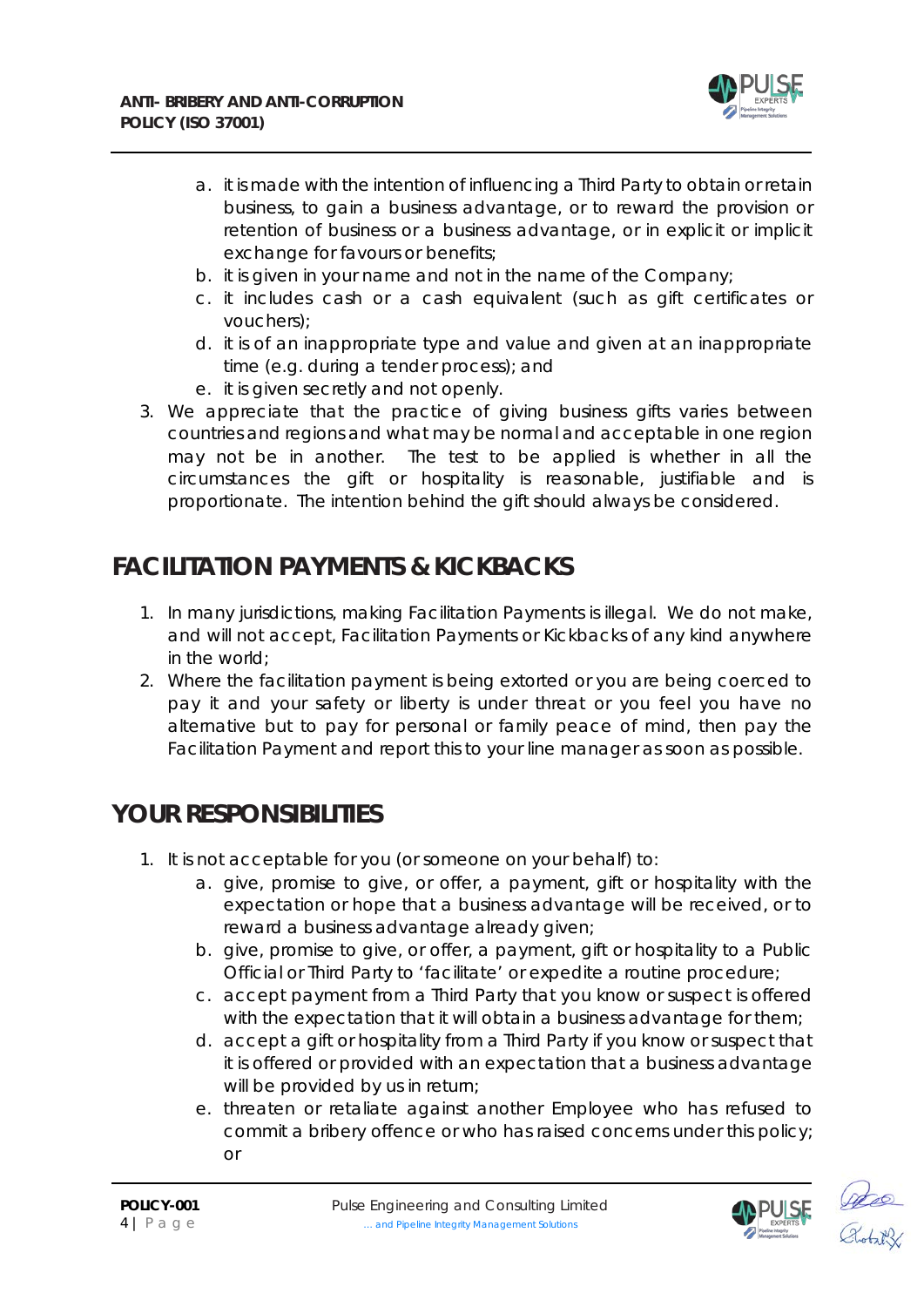

- f. engage in any activity that might lead to a breach of this policy or perceived breach of this policy.
- 2. It is your responsibility to ensure that all accounts, invoices, memoranda and other documents and records relating to dealings with Third Parties, such as clients, suppliers and business contacts, should be prepared and maintained with strict accuracy and completeness. No accounts must be kept 'off-book';
- 3. You must declare and keep a written record of all Gifts, Invitations & Hospitality according to Company practice accepted or offered, which will be subject to managerial review;
- 4. You must ensure all expense claims relating to Gifts, Invitations & Hospitality or expenses incurred to Third Parties are submitted in accordance with the Company's expenses policy and specifically record the reason for the expenditure;
- 5. The prevention, detection and reporting of any form of Bribery & Corruption are the responsibility of all Employees. You must notify Head of Admin as soon as possible if you are offered a bribe, are asked to make one, suspect that this may happen in the future, or believe that you are a victim of another form of unlawful activity;
- 6. All Employees have the responsibility to read, understand and comply with this policy. You should at all times, avoid any activity that might lead to, or suggest, a breach of this policy;
- 7. Any Employee who breaches this policy will face disciplinary action, which could result in dismissal for gross misconduct;
- 8. This policy should be read in conjunction with the Company's Gifts, Invitations & Hospitality policy, Conflicts of Interest policy and Code of Ethics;
- 9. Employees are encouraged to raise concerns about any instance, or suspicion, of malpractice at the earliest possible stage through their line manager or other available reporting mechanisms

*Further "red flags" that may indicate bribery or corruption are set out in appendix 1.*

#### **PROTECTION**

1. Employees who refuse to take part in bribery or corruption, or report in good faith under this policy their suspicion that an actual or potential bribery or other corruption offence has taken place or may take place in the future will be protected from detrimental treatment/retaliation. Detrimental treatment includes dismissal, disciplinary action, threats or other unfavourable treatment connected with raising a concern.



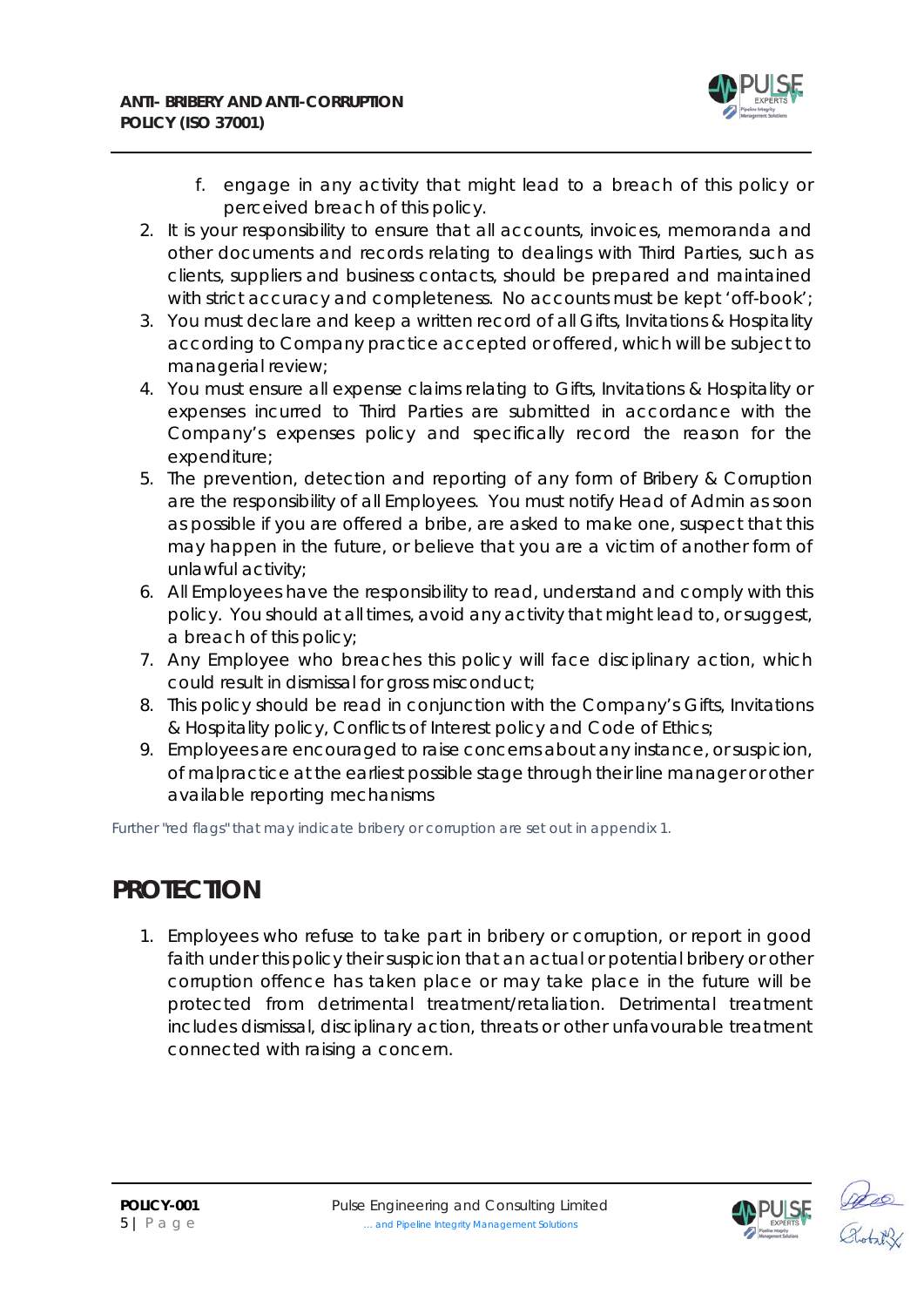

#### **GOVERNANCE**

- 1. The board of directors has overall responsibility for ensuring this policy complies with our legal and ethical obligations, and that all those under our control comply with it;
- 2. Head of Admin has primary and day-to-day responsibility for implementing this policy and for monitoring its use and effectiveness. Management at all levels are responsible for ensuring those reporting to them are made aware of and understand this policy and are given adequate and regular training on it. This training shall also be given to Intermediaries.

#### **MONITORING AND REVIEW**

- 1. The Company will establish and put in place appropriate performance measures and reporting systems to monitor performance against metrics and compliance with the relevant policies, procedures and controls;
- 2. Head of Admin will monitor the effectiveness and review the implementation of this policy, regularly considering its suitability, adequacy and effectiveness. Any improvements identified will be made as soon as possible;
- 3. Internal control systems and procedures will be subject to regular audits to provide assurance that they are effective. Head of Admin will report to the CEO at least annually on the application of this policy.

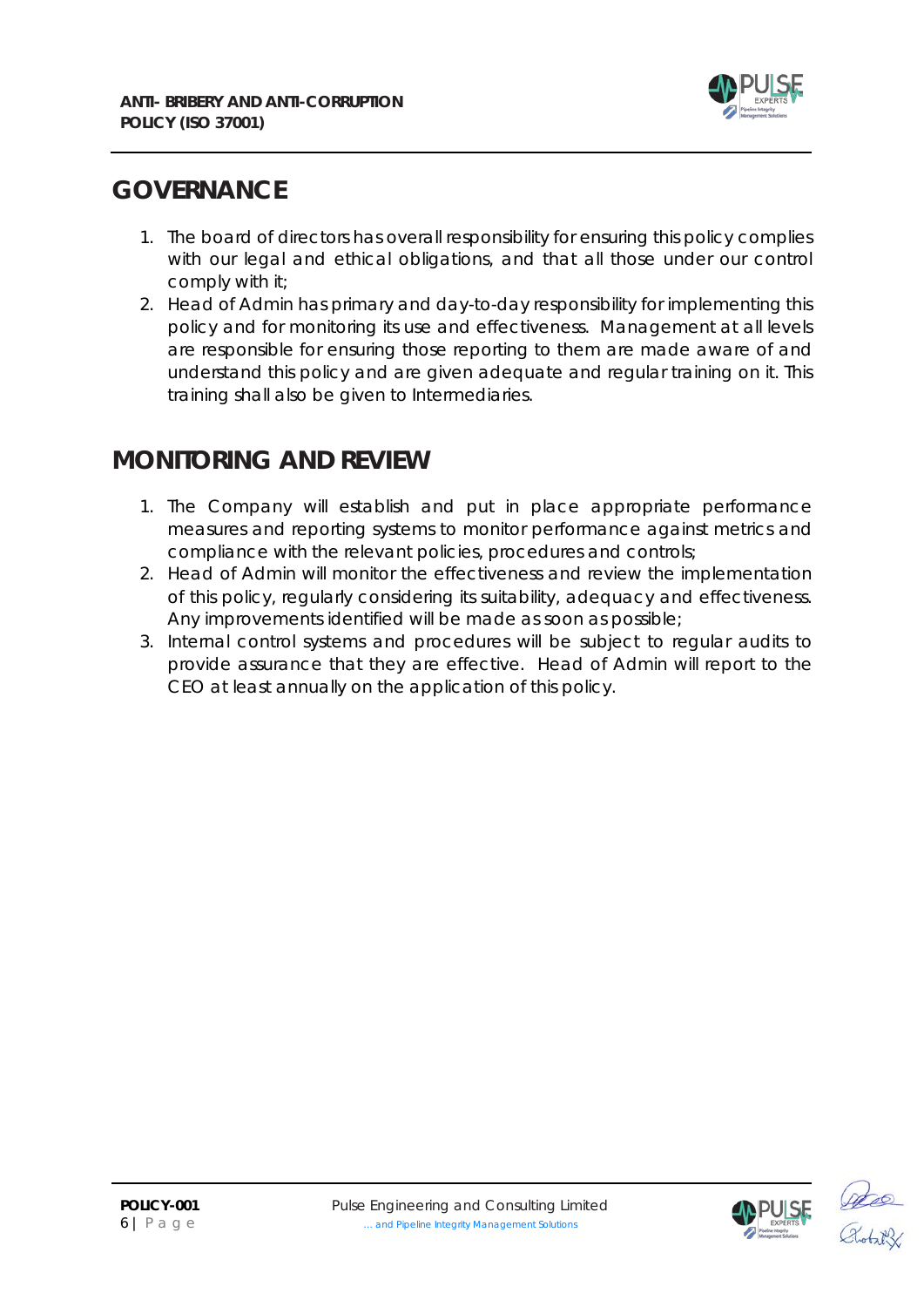

# **APPENDIX 1**

#### **"RED FLAGS"**

The following is a list of possible red flags that may arise during the course of your work for us and which may raise concerns under various anti-bribery and anti-corruption laws. The list is not intended to be exhaustive and is for illustrative purposes only.

If you encounter any of these red flags while working for us, you must report them promptly to LINE MANAGER.

- 1. you become aware that a Third Party engages in, or has been accused of engaging in, improper business practices;
- 2. if the Third Party refuses to divulge adequate information during due diligence procedure;
- 3. you learn that a Third Party has a reputation for paying bribes, or requiring that bribes are paid to them, or has a reputation for having a 'special relationship' with foreign Public Officials;
- 4. a Third Party insists on receiving a commission or fee payment before committing to sign up to a contract with us, or carrying out a government function or process for us;
- 5. a Third Party requests payment in cash and/or refuses to sign a formal commission or fee agreement, or to provide an invoice or receipt for a payment made;
- 6. a Third Party requests that payment is made to a country or geographic location different from where the Third Party resides or conducts business;
- 7. a Third Party requests an unexpected additional fee or commission to 'facilitate' a service;
- 8. a Third Party demands lavish Gifts, Invitations or Hospitality before commencing or continuing contractual negotiations or provision of services;
- 9. a Third Party requests that a payment is made to 'overlook' potential legal violations;
- 10. a Third Party requests that you provide employment or some other advantage to a friend or relative;
- 11. a Third Party requests that you make a political contribution or donation to the party or charity of their choice before agreeing to undertake a business relationship with the Company
- 12. you receive an invoice from a Third Party that appears to be non-standard or customised;
- 13. a Third Party refuses to put terms agreed in writing;
- 14. you notice that we have been invoiced for a commission or fee payment that appears large given the service stated to have been provided;